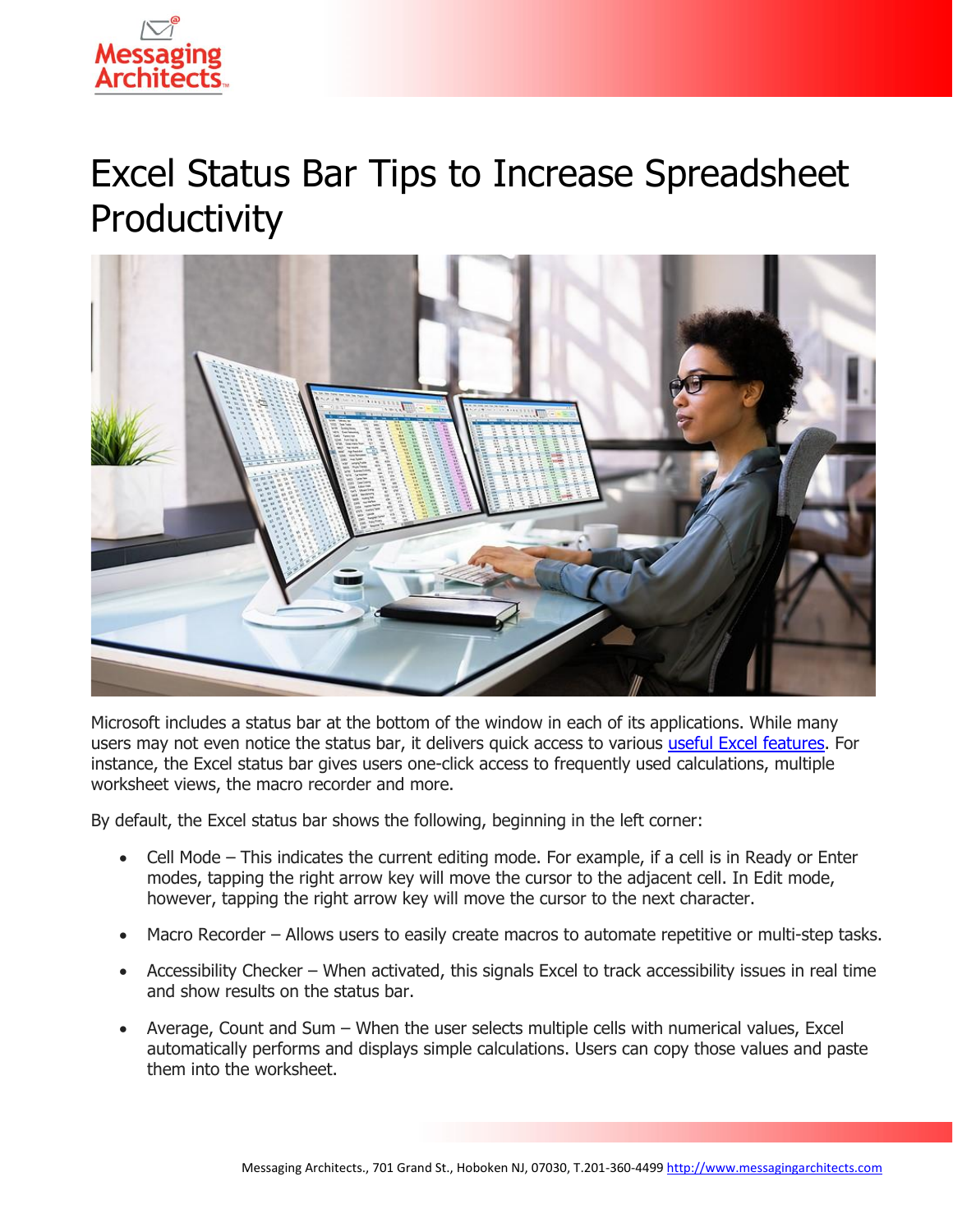

| Book1 - Excel                                                                                            | Search (Alt+Q)                       |                                                                          | Kent D Sorensen |                      | ⊕                          | 囨                           |                | $\times$<br>□            |  |  |  |
|----------------------------------------------------------------------------------------------------------|--------------------------------------|--------------------------------------------------------------------------|-----------------|----------------------|----------------------------|-----------------------------|----------------|--------------------------|--|--|--|
| File<br>Home                                                                                             | Formulas<br>Page Layout<br>Insert    | View<br>Help<br>Data<br>Review                                           |                 |                      | $\sqrt{ }$ Comments        |                             | <b>B</b> Share |                          |  |  |  |
| Λ<br>₽.<br>Paste<br>÷<br>Clipboard<br>$\overline{13}$                                                    | %<br>Alignment<br>Number<br>÷        | Conditional Formatting v<br>Format as Table ~<br>Cell Styles v<br>Styles |                 |                      | 圍<br>Q<br>Editing<br>Cells | Analyze<br>Data<br>Analysis | ᄉ              |                          |  |  |  |
| り、<br>品<br><b>白头乱 ⊗ ◎ √ ▽</b><br>V<br>$\sim$<br>Ëñ<br>AutoSave (O Off)<br>H<br>×                         |                                      |                                                                          |                 |                      |                            |                             |                |                          |  |  |  |
| $f_x$<br>C7<br>÷.<br>$\times$<br>ŵ<br>15                                                                 |                                      |                                                                          |                 |                      |                            |                             |                |                          |  |  |  |
| A                                                                                                        | B                                    | $\epsilon$                                                               | D               | E                    | F                          |                             | G              | H<br>$\vert$ $\sim$      |  |  |  |
| $\overline{2}$<br>4/11/2022                                                                              | George Wilson Video Blog Post        | 100                                                                      | 9:51            | 11:31                |                            |                             |                |                          |  |  |  |
| 4/12/2022<br>3                                                                                           | George Wilson Video Blog Post        | 94                                                                       | 9:31            | 11:05                | Sent Draft to Fred         |                             |                |                          |  |  |  |
| 4/13/2022<br>4                                                                                           | Randy Johnston Bios (3)              | 85                                                                       | 1:07            | 2:32                 |                            |                             |                |                          |  |  |  |
| 4/14/2022<br>5                                                                                           | Sharon Walters Bios (3)              | 70                                                                       | 10:38           | 11:48                |                            |                             |                |                          |  |  |  |
| 4/17/2022<br>6                                                                                           | Denise Fallon Consumer Article Edits | 10                                                                       | 9:15            | 9:25                 | Schedule Brain Dump        |                             |                |                          |  |  |  |
| 4/18/2022                                                                                                | Althea Lewis Bios (3)                | 15                                                                       | 4:22            | 4:37                 |                            |                             |                |                          |  |  |  |
| 4/19/2022<br>8                                                                                           | Althea Lewis Bios (3)                | $\mathbf{q}$                                                             | 10:12           | 10:21                |                            |                             |                |                          |  |  |  |
| 4/20/2022<br>9                                                                                           | Althea Lewis Bios (3)                | 83                                                                       | 11:46           | 1:09                 | Sent Final to Lois         |                             |                |                          |  |  |  |
| 4/21/2022<br>10                                                                                          | Denise Fallon Consumer Article Edits | 40                                                                       | 7:10            | 7:50                 | <b>Review Notes</b>        |                             |                |                          |  |  |  |
| 11                                                                                                       |                                      |                                                                          |                 |                      |                            |                             |                | $\overline{\phantom{a}}$ |  |  |  |
|                                                                                                          | $\bigoplus$<br>Sheet1                |                                                                          |                 | $\blacktriangleleft$ |                            |                             |                | $\mathbb{R}$             |  |  |  |
| 囲<br>间<br>凹<br>雨<br>TZ Accessibility: Good to go<br>Average: 36<br>Count: 3<br>Sum: 107<br>100%<br>Ready |                                      |                                                                          |                 |                      |                            |                             |                |                          |  |  |  |

- Worksheet Views Toggle among Normal, Page Layout and Page Break Preview views.
- Zoom Slider and Zoom Indicator Quickly adjust the display magnification.

Other default options such as current page number may display, depending on operations that have been performed.

### How to Customize the Excel Status Bar

Users can change the options that display by right-clicking anywhere on the status bar. A list of options appears, with checkmarks next to active options. Click any option to display it on the status bar. Or click a checked option to remove it from the status bar.

For example, select the Minimum or Maximum options to display the minimum or maximum numerical value of selected cells. Or select Caps Lock to display an indication if Caps Lock has been turned on.

## Copying and Pasting from the Excel Status Bar

Previous versions of Excel showed quick facts about highlighted cells, including the sum and average. Now, Excel takes that a step further, allowing users to copy a value from the status bar and insert it into the desired location in the workbook. For instance, users can quickly calculate and display the average value of multiple cells without typing the formula.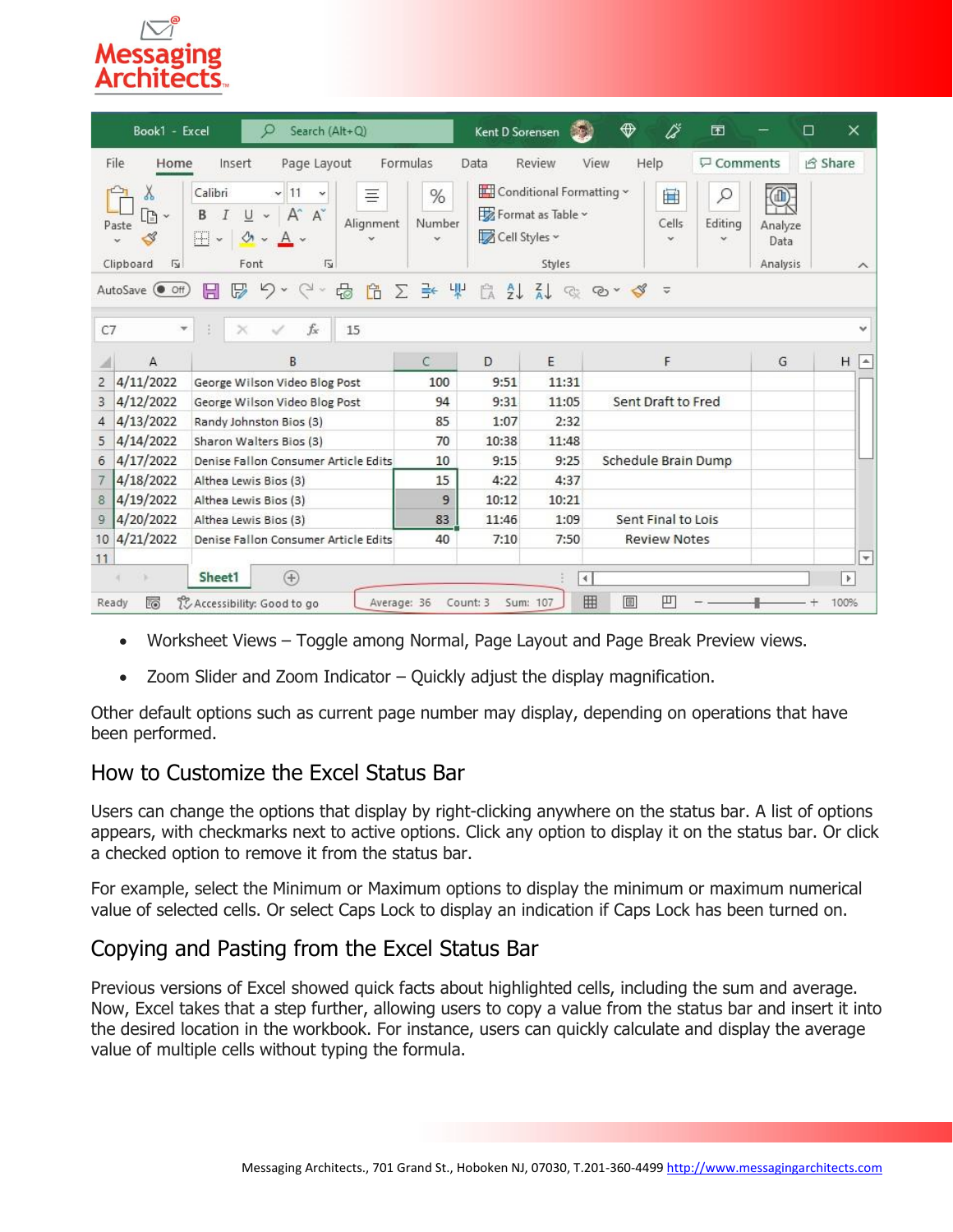

To copy values from the status bar into a worksheet:

- 1. In a worksheet that contains data, right-click the status bar to ensure that the desired option is turned on (for example, Average or Maximum).
- 2. Select the cells containing the data you want to calculate. For instance, to calculate a student's average test score for the semester, highlight all the cells displaying the student's test scores.
- 3. On the status bar, click the value to copy.
- 4. Click the cell in which to paste the copied data. Then press Ctrl+V to paste the data into the selected cell.

## Automate Repetitive Tasks with Macros

One of the nifty Excel features that many users overlook involves creating macros that allow users to complete repeated tasks with a simple shortcut key. For instance, a macro can be used to format data, apply calculations to cells or complete a combination of tasks in sequence.

| Book1 - Excel                                                                                      | Search (Alt+Q)                                                                                                                                                               |      | Kent D Sorensen        |                                                                          | ⊕                   | 囨                          |                             | ×<br>П       |  |  |  |
|----------------------------------------------------------------------------------------------------|------------------------------------------------------------------------------------------------------------------------------------------------------------------------------|------|------------------------|--------------------------------------------------------------------------|---------------------|----------------------------|-----------------------------|--------------|--|--|--|
| File<br>Home                                                                                       | Formulas<br>Page Layout<br>Insert                                                                                                                                            | Data | Review<br>View<br>Help |                                                                          |                     | <b>□</b> Comments          | <b>B</b> Share              |              |  |  |  |
| A<br>Paste<br>Clipboard<br>$\overline{N}$                                                          | Calibri<br>11<br>Ξ<br>%<br>$\checkmark$<br>$\checkmark$<br>$A^{\hat{}} A^{\hat{}}$<br>$U$ $\sim$<br>B<br>Alignment<br>Number.<br>$\mathbb{H}$ -<br>$A \times A$<br>反<br>Font |      |                        | Conditional Formatting ~<br>Format as Table ~<br>Cell Styles v<br>Styles |                     | 重<br>Q<br>Editing<br>Cells | Analyze<br>Data<br>Analysis | ∧            |  |  |  |
| ∑子中出出了 ◎ ◎ · 《 ·<br>り<br>品<br>AutoSave (O Off)<br>F<br>H<br>陆<br>$\checkmark$                      |                                                                                                                                                                              |      |                        |                                                                          |                     |                            |                             |              |  |  |  |
| C7<br>$\mathcal{C}$                                                                                | $f_x$<br>15<br>$\times$                                                                                                                                                      |      |                        |                                                                          |                     |                            |                             | $\checkmark$ |  |  |  |
| А                                                                                                  | B                                                                                                                                                                            | C    | D                      | E                                                                        | F                   |                            | G                           | H<br>LA.     |  |  |  |
| 4/11/2022<br>$\overline{2}$                                                                        | George Wilson Video Blog Post                                                                                                                                                | 100  | 9:51                   | 11:31                                                                    |                     |                            |                             |              |  |  |  |
| 4/12/2022<br>3                                                                                     | George Wilson Video Blog Post                                                                                                                                                | 94   | 9:31                   | 11:05                                                                    | Sent Draft to Fred  |                            |                             |              |  |  |  |
| 4/13/2022<br>4                                                                                     | Randy Johnston Bios (3)                                                                                                                                                      | 85   | 1:07                   | 2:32                                                                     |                     |                            |                             |              |  |  |  |
| 4/14/2022<br>5                                                                                     | Sharon Walters Bios (3)                                                                                                                                                      | 70   | 10:38                  | 11:48                                                                    |                     |                            |                             |              |  |  |  |
| 4/17/2022<br>6                                                                                     | Denise Fallon Consumer Article Edits                                                                                                                                         | 10   | 9:15                   | 9:25                                                                     |                     | Schedule Brain Dump        |                             |              |  |  |  |
| 4/18/2022<br>7                                                                                     | Althea Lewis Bios (3)                                                                                                                                                        | 15   | 4:22                   | 4:37                                                                     |                     |                            |                             |              |  |  |  |
| 4/19/2022<br>8                                                                                     | Althea Lewis Bios (3)                                                                                                                                                        | 9    | 10:12                  | 10:21                                                                    |                     |                            |                             |              |  |  |  |
| 4/20/2022<br>$\overline{Q}$                                                                        | Althea Lewis Bios (3)                                                                                                                                                        | 83   | 11:46                  | 1:09                                                                     | Sent Final to Lois  |                            |                             |              |  |  |  |
| 4/21/2022<br>10                                                                                    | Denise Fallon Consumer Article Edits                                                                                                                                         | 40   | 7:10                   | 7:50                                                                     | <b>Review Notes</b> |                            |                             |              |  |  |  |
| 11                                                                                                 |                                                                                                                                                                              |      |                        |                                                                          |                     |                            |                             | $\psi$       |  |  |  |
| $\circledast$<br>Sheet1<br>$\overline{A}$<br>$\mathbf{F}$                                          |                                                                                                                                                                              |      |                        |                                                                          |                     |                            |                             |              |  |  |  |
| 囲<br>圓<br>匹<br>L'Accessibility: Good to go<br>Ready<br>100%<br>Average: 36<br>Count: 3<br>Sum: 107 |                                                                                                                                                                              |      |                        |                                                                          |                     |                            |                             |              |  |  |  |

While macros use VBA code, they require no coding on the part of the user. The user just clicks the Macro Recording button ( $\overline{13}$ ) near the left of the status bar, then assigns a name and a shortcut key to the macro. Excel records every move the user makes until they click the Stop Recording button on the status bar.